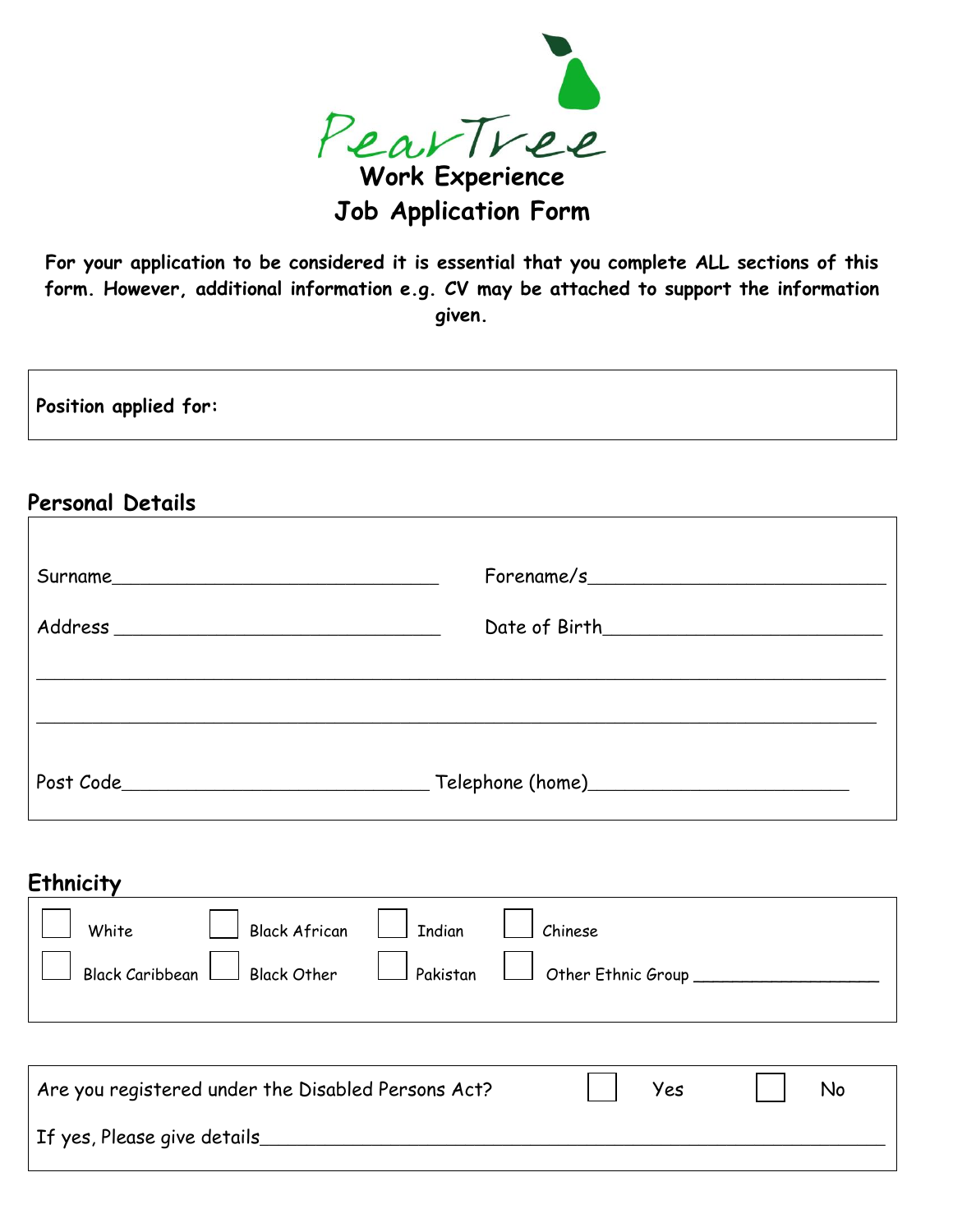| Are you seeking                                          |                                      |           |  |
|----------------------------------------------------------|--------------------------------------|-----------|--|
| $\Box$ A) Full - time employment                         | B) Part - time $\boxed{\phantom{1}}$ | C) Either |  |
| If B, please state on which days / hours you could work_ |                                      |           |  |
|                                                          |                                      |           |  |
|                                                          |                                      |           |  |

| You need to be advised that whilst Pear Tree does not discriminate against smokers, a total no |  |  |  |  |
|------------------------------------------------------------------------------------------------|--|--|--|--|
| smoking policy is operated and you may be required to work for long periods of time without    |  |  |  |  |
| being able to smoke.                                                                           |  |  |  |  |

## **Education**

Please give details of educational qualifications

| School / College / University | Subject | Qualification | Date Obtained |
|-------------------------------|---------|---------------|---------------|
|                               |         |               |               |
|                               |         |               |               |
|                               |         |               |               |
|                               |         |               |               |
|                               |         |               |               |
|                               |         |               |               |
|                               |         |               |               |
|                               |         |               |               |

Please provide details of any other relevant qualifications:

| Title | Date Obtained |
|-------|---------------|
|       |               |
|       |               |
|       |               |
|       |               |
|       |               |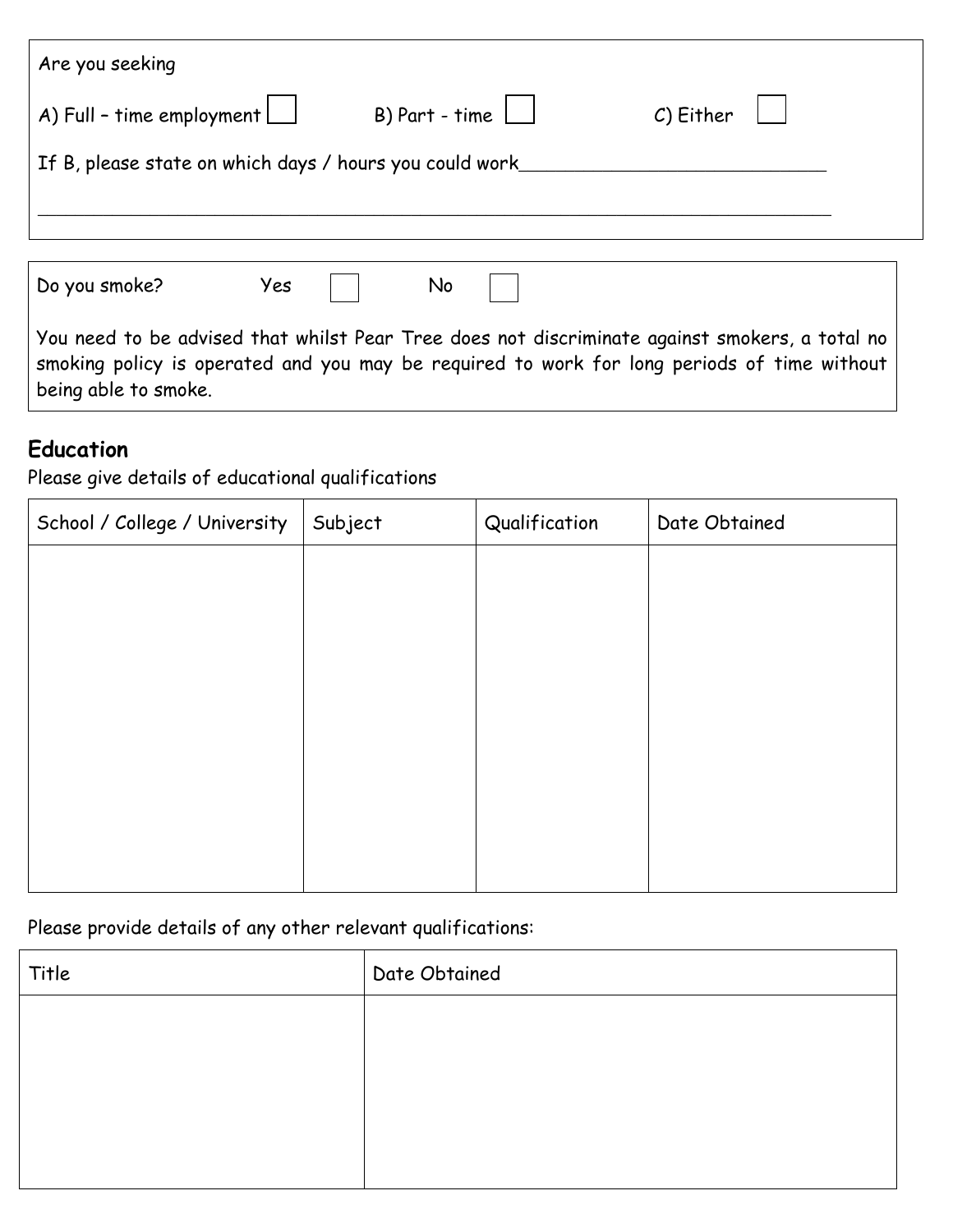| Most recent / current employer's<br>name and address                         | Brief outline of duties and responsibilities                                          |
|------------------------------------------------------------------------------|---------------------------------------------------------------------------------------|
|                                                                              |                                                                                       |
|                                                                              |                                                                                       |
|                                                                              |                                                                                       |
|                                                                              |                                                                                       |
| Please list any other relevant experience, either professional or voluntary: |                                                                                       |
|                                                                              |                                                                                       |
|                                                                              |                                                                                       |
|                                                                              |                                                                                       |
|                                                                              |                                                                                       |
| No<br>Yes                                                                    | Have you ever been subject to any disciplinary hearings in your previous employments? |
|                                                                              |                                                                                       |
| Have you ever been suspended for any reason?                                 | No<br>Yes                                                                             |
| If yes, please give details:                                                 |                                                                                       |
|                                                                              |                                                                                       |
|                                                                              |                                                                                       |

# **Training**

Please list details of any relevant training you have undertaken

| Organising body | Course title / subject | Date/s attended |
|-----------------|------------------------|-----------------|
|                 |                        |                 |
|                 |                        |                 |
|                 |                        |                 |
|                 |                        |                 |
|                 |                        |                 |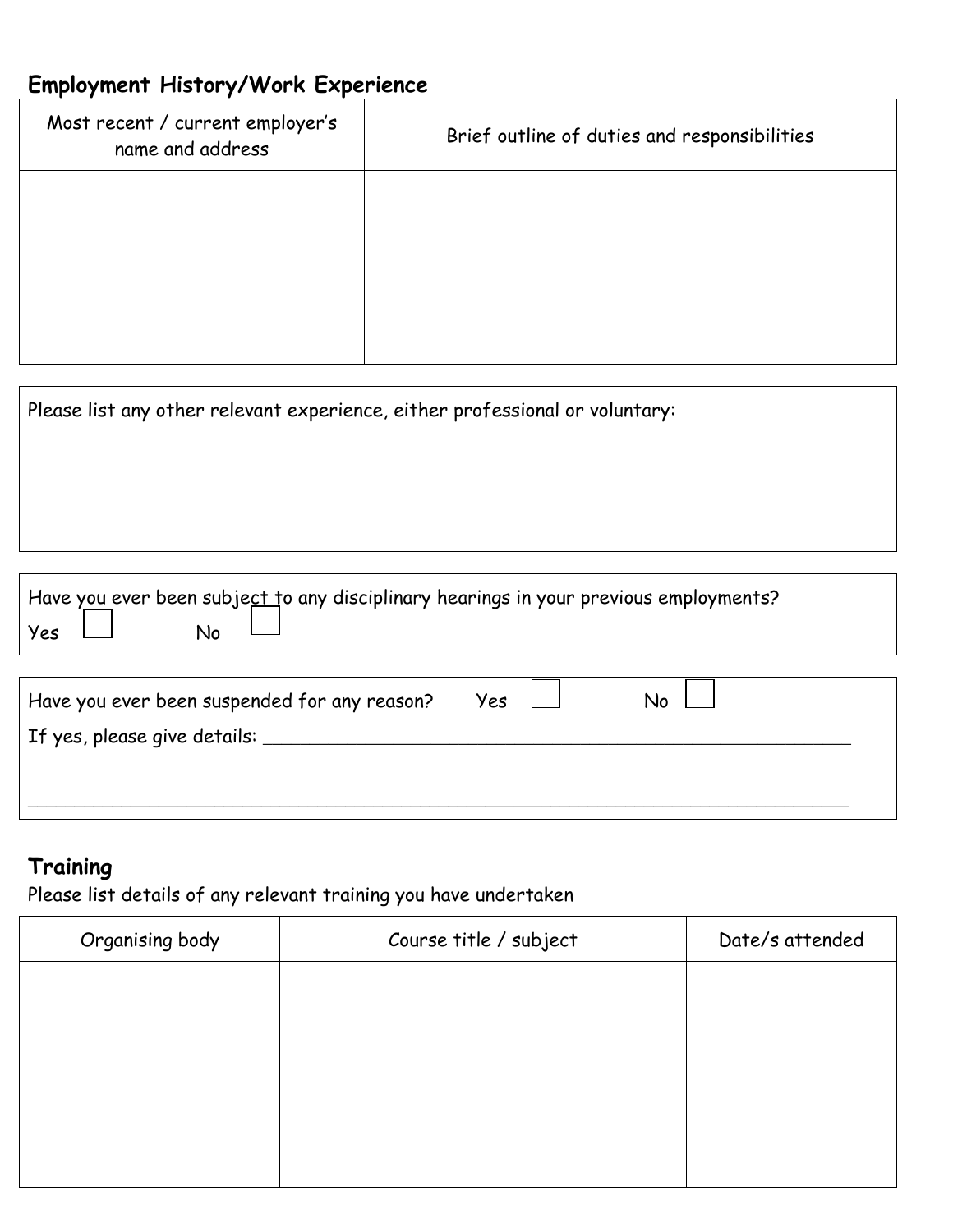# **Health**

| If yes, please give details: |  |
|------------------------------|--|
|                              |  |

| How many days' sickness, absences from work have you had in the last two years? |  |
|---------------------------------------------------------------------------------|--|
| $'$ Please give details: $\_\_$                                                 |  |
|                                                                                 |  |

| Have you had any serious or recurring health problems in the last three years? $\vert$ $\vert$ Yes $\vert$ $\vert$ No |  |
|-----------------------------------------------------------------------------------------------------------------------|--|
| If yes, please give details                                                                                           |  |

# **References**

Please note here the names and address of two persons from whom we may obtain both character and work references.

| 1. | 2. |
|----|----|
|    |    |
|    |    |
|    |    |
|    |    |
|    |    |
|    |    |
|    |    |
|    |    |
|    |    |
|    |    |
|    |    |
|    |    |